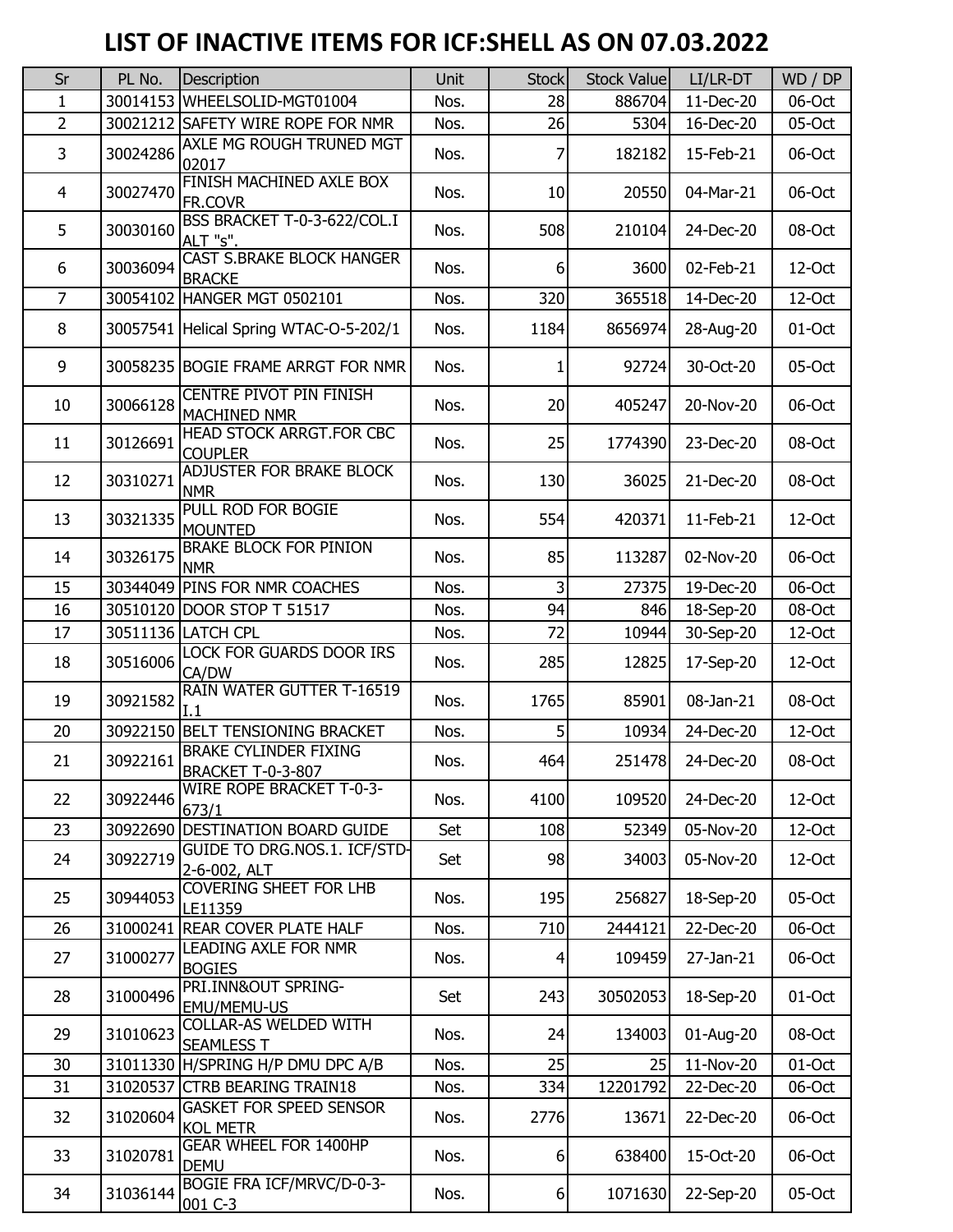| 35 | 31036211 | <b>BOGIE FRAME ICF/MRVC/M/BT</b><br>COL-I           | Nos.       | 27             | 7048807 | 26-Aug-20 | 05-Oct |
|----|----------|-----------------------------------------------------|------------|----------------|---------|-----------|--------|
| 36 | 31050608 | <b>RUBNG PAD DMU/DPC5-</b><br>05507/1               | Nos.       | 16             | 8241750 | 29-Aug-20 | 06-Oct |
| 37 |          | 31056180 HANGER BLOCK FOR NMR                       | Nos.       | 51             | 12177   | 21-Dec-20 | 08-Oct |
| 38 | 31057640 | <b>1C/S OF CONICAL</b><br>SPRING+HARDWARE           | Set        | 1              | 647069  | 18-Dec-20 | 05-Oct |
| 39 | 31101884 | SS PART. FRAMES 3PH AIR<br><b>CONDIT</b>            | Set        | 12             | 1999522 | 21-Oct-20 | 06-Oct |
| 40 | 31101902 | S & IN OF SS NOSE CONE FOR<br>3PH                   | Set        | 3              | 2793753 | 18-Jan-21 | 08-Oct |
| 41 |          | 31101926 BODY SHELL ITEMS EMU/C/AC                  | Set        | 1              | 181277  | 21-Oct-20 | 06-Oct |
| 42 | 31110113 | ONE CS LONGI BEAM (CRF)<br>AC/EMU                   | Set        |                | 85648   | 11-Nov-20 | 05-Oct |
| 43 | 31110125 | ONE CS LONGI BEAM (CRF)<br>AC/EMU                   | Set        | 37             | 3370764 | 13-Oct-20 | 05-Oct |
| 44 | 31110149 | ONE CS END PART AC/EMU<br><b>TRAILER</b>            | Set        |                | 405897  | 11-Nov-20 | 08-Oct |
| 45 | 31110540 | SIDE BEARER COMP EMU/M-1-1-<br>027 C                | Nos.       | 746            | 2756434 | 17-Sep-20 | 08-Oct |
| 46 | 31110940 | MODULE FRAME CPL FOR<br>ICF/MRVC/C/BT               | Set        | 4              | 101580  | 11-Nov-20 | 08-Oct |
| 47 | 31111040 | <b>MODULAR FRAMES FOR</b><br>MEMU/DMC 3 PH          | Set        | 7              | 872138  | 23-Feb-21 | 08-Oct |
| 48 | 31111312 | <b>CENTRE SILL CHL &amp; FLANGE</b><br><b>ANGLE</b> | Set        | 24             | 912552  | 03-Jul-20 | 05-Oct |
| 49 | 31130318 | ONE C/ S OF CRF TROUGH<br><b>FLOOR</b>              | Set        | 22             | 2427499 | 14-Oct-20 | 05-Oct |
| 50 | 31150317 | ONE C/S OF END<br><b>CONST/ALARM END</b>            | Set        | 14             | 2221843 | 06-Aug-20 | 08-Oct |
| 51 | 31154463 | END WALL FOR 3 PH MEMU<br>DMC <sub>2</sub>          | Nos.       | $6 \mid$       | 662549  | 23-Feb-21 | 08-Oct |
| 52 | 31160360 | SUPPLY OF ELECT CONDUITS<br>M, M2                   | Set        | 11             | 504739  | 08-Jul-20 | 02-Oct |
| 53 | 31247088 | <b>EMERGENCY FOOT STEP</b><br>DRG.ICF/MRVC          | Nos.       | 48             | 193475  | 20-Nov-20 | 06-Oct |
| 54 |          | 31247167 EMUS DRIVERS CAB FOOT<br><b>STEP ARRGT</b> | Set        | 134            | 322808  | 27-Oct-20 | 08-Oct |
| 55 |          | 31247271   FOOTSTEP ASSEMBLY (CAB)                  | Set        |                | 2152    | 01-Feb-21 | 08-Oct |
| 56 | 31260159 | S & I OF CATTLE GUARD<br><b>ASSEMBLY</b>            | Nos.       | 9              | 227689  | 05-Oct-20 | 06-Oct |
| 57 |          | 31340180 BEARING BOX EMU 34029                      | Nos.       | 33             | 42564   | 08-Dec-20 | 06-Oct |
| 58 | 31340209 | <b>GEAR WHEEL-HAND BRAKE</b><br>EMU34030C4          | Nos.       | 32             | 23142   | 08-Dec-20 | 06-Oct |
| 59 | 31901566 | WIRE ROPE ASSY.ICF/SK-2-<br>90179C1                 | Nos.       | 1406           | 366111  | 19-Oct-20 | 08-Oct |
| 60 | 31930104 | AXLE END COVER KIT FOR FIAT<br><b>BOGIE</b>         | Nos.       | 148            | 740924  | 08-May-20 | 08-Oct |
| 61 |          | 33500022 BALL JOINT ROLL LINK C53                   | Nos.       |                | 2999    | 10-Aug-20 | 05-Oct |
| 62 |          | 33500540 BUSH DRG.AAA0505300100                     | Nos.       | 1471           | 223263  | 17-Mar-20 | 05-Oct |
| 63 |          | 33503059 SECONDARY SPRING (INNER)                   | Nos.       | 107            | 1059300 | 17-Sep-20 | 05-Oct |
| 64 | 33570243 | UNF CENTER RING TO<br>DRG.AAA0318000100             | Nos.       | 160            | 61989   | 13-May-20 | 05-Oct |
| 65 | 33570360 | UNF DISC TO<br>DRG.AAA0316800100                    | Nos.       | 288            | 149403  | 08-May-20 | 05-Oct |
| 66 | 33660566 | S& I OF LIGHT WEIGHT BODY<br><b>FILLER</b>          | Kgs.       | $\overline{4}$ | 1698    | 16-Mar-20 | 04-Oct |
| 67 | 40110503 | MCABLE WELDNG TRS 50 MM 2<br>400 A I M              | <b>MTR</b> | 100            | 27087   | 23-Feb-21 | 02-Oct |
| 68 | 40304206 | WIRE COP SUPER ENAMEL 21<br>SWG BS3                 | Kgs.       | 1              | 691     | 08-Jul-20 | 02-Oct |
|    |          |                                                     |            |                |         |           |        |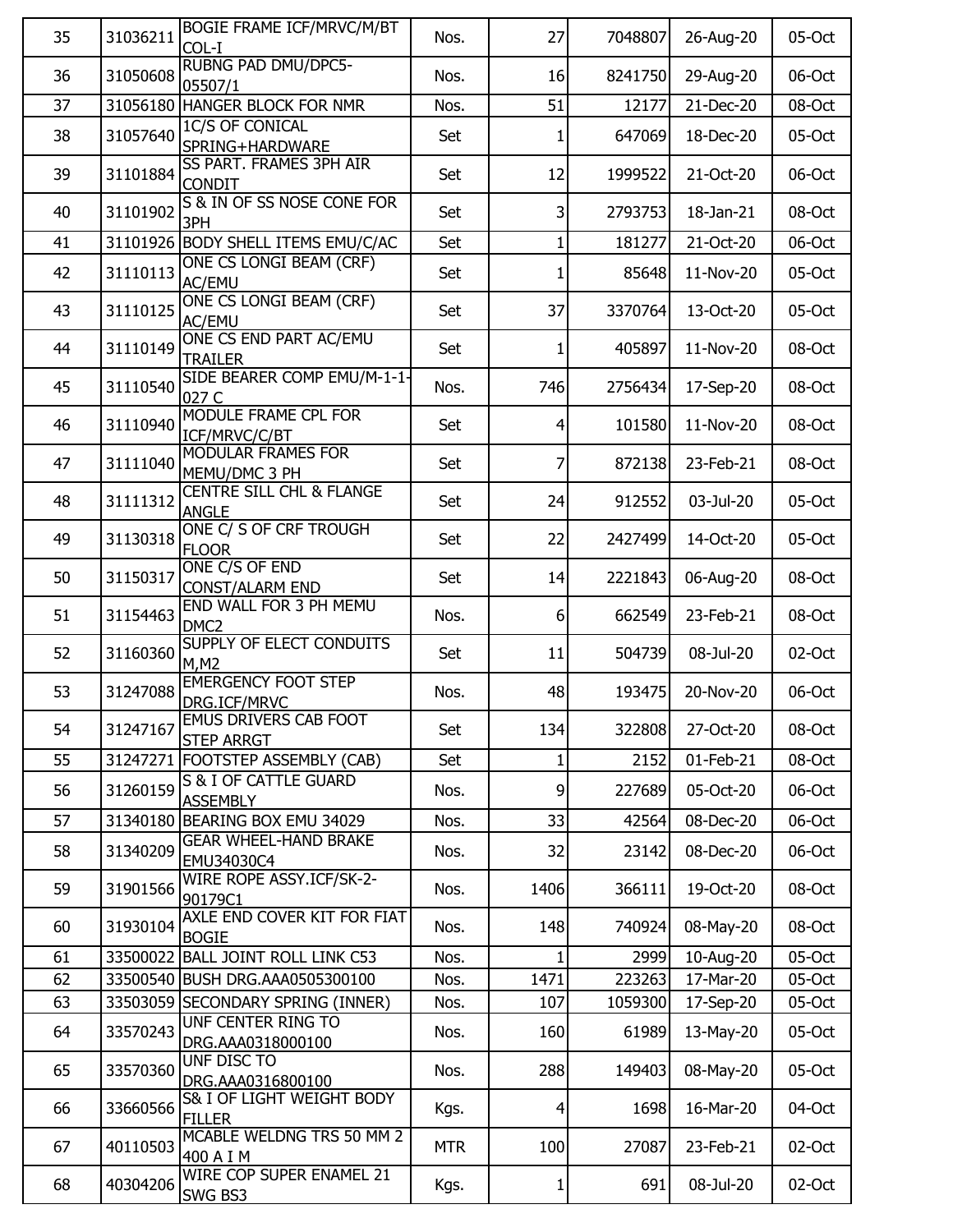| SOCKET SURFACE 30A 500 V<br>70<br>42010640<br>5<br>11350<br>30-Jan-21<br>02-Oct<br>Nos.<br><b>REYROLL</b><br>EL.TIND.CU TUBLR TERM END<br>42407102<br>13<br>71<br>12-Dec-20<br>02-Oct<br>Nos.<br>2<br><b>CUS355</b><br>SOCKET TUBLUG 200 AMPS<br>42407503<br>5674<br>72<br>Nos.<br>115<br>13-Jan-21<br>02-Oct<br><b>BS91EL13</b><br>SEAMLESS TUBE (BLACK) 20MM<br>73<br>62331383<br><b>MTR</b><br>273.28<br>69054<br>08-Oct<br>08-Dec-20<br><b>BORE</b><br><b>UNF HOT-FIN- SEAMLESS</b><br>62331840<br>285.92<br>1152829<br>74<br><b>MTR</b><br>12-Aug-20<br>08-Oct<br>TUBE174OD/12MM<br><b>STL WIRE ROPE</b><br>66715568<br>3451<br>648426<br>51/10<br>75<br><b>MTR</b><br>11-Dec-20<br>DIS.18MMIS2266-89<br>ELECHORNSINGLE 12V<br>67700925<br>51/10<br>76<br>15<br>11275<br>09-Sep-20<br>Nos.<br><b>PRESTOL</b><br><b>PLAINGRIND WHEEL</b><br>77<br>70017360<br>2<br>18049<br>17-Sep-20<br>01-Oct<br>Nos.<br>D500X63X127<br>PLAINGRIND WHEEL ROS<br>78<br>70037097<br>2<br>33307<br>27-Nov-20<br>01-Oct<br>Nos.<br>D600X80X300<br>3<br>79<br>72011075 SHEAR BLADE INV.NO.1389<br>Set<br>324435<br>03-Mar-21<br>01-Oct<br><b>INDEX INSERT KNUX 16 04</b><br>80<br>72046909<br>146<br>30843<br>14-Dec-20<br>01-Oct<br>Nos.<br>15R12 S4<br>UNF READIALLY RELIEVED<br>81<br>72060633<br>20<br>61096<br>22-Feb-21<br>01-Oct<br>Nos.<br>(ROUGHING)38<br>DRILL TWIST HSS PS 8.00 MM<br>72203122<br>98<br>01-Oct<br>82<br>Nos.<br>14686<br>22-Feb-21<br><b>IS 51</b><br>DRILL TWIST HSS MT 17.5 MM<br>83<br>72208338<br>24<br>01-Oct<br>Nos.<br>12348<br>22-Feb-21<br>IS 51<br><b>CONTACT TIP ADAPTOR-</b><br>72215100<br>456<br>08-Feb-21<br>01-Oct<br>84<br>Nos.<br>18960<br>4304600<br>HANDLES WOODEN WITH<br>72387002<br>707<br>14-Sep-20<br>85<br>4148<br>01-Oct<br>Nos.<br>FERRULE 100M<br>UNF GAS DIFFUSER (ORIFICE)<br>72900970<br>225<br>4054<br>86<br>Nos.<br>19-Aug-20<br>01-Oct<br><b>FOR YT 40</b><br>STAND OFF GUIDE PLAS/CUT:9-<br>87<br>16<br>72901810<br>Nos.<br>13826<br>01-Oct<br>12-Jan-21<br>8281<br>BOLTS MS HEX HD M20X75 G<br>88<br>2882.636<br>02-Oct<br>73034551<br>Kgs.<br>191946<br>13-Mar-20<br>IS1363/<br>2.8<br>03-Feb-21<br>89<br>73100365 NUT HEX SC M24 G IS:1364/67<br>Kgs.<br>784<br>02-Oct<br>UNF PREVAILING TORGUE<br>90<br>73110565<br>16407<br>47064<br>02-Oct<br>Nos.<br>03-Feb-21<br><b>HEXAGON NUT TO</b><br>91<br>73187823 PREVAILING TORQUE M12-8<br>Nos.<br>317<br>03-Feb-21<br>02-Oct<br>944<br>SPRING LOCK WASHER B5<br>92<br>73710155<br>49.612<br>Kgs.<br>8682<br>17-Sep-20<br>02-Oct<br>IS:3063-94<br><b>INTERLOCK WASHER SUITABLE</b><br>18284<br>93<br>73776919<br>Nos.<br>256822<br>05-Sep-20<br>02-Oct<br>FOR M10 BOLT<br>HEXAGONAL HEAD BOLT OF<br>73810101<br>2332<br>94<br>Nos.<br>32625<br>06-Nov-20<br>02-Oct<br>SIZE M12 X 80-8.8<br>UNF HEX HD BOLT M12X110 -<br>95<br>73818150<br>09-Oct-20<br>02-Oct<br>Nos.<br>1275<br>15113<br>8.8<br>UNF HEX SOCKET SET SCREW<br>96<br>73853940<br>02-Oct<br>Nos.<br>15<br>12-Mar-20<br>1<br><b>FLAT M12X25</b><br>PREVAILING TORQUE HEX NUT<br>97<br>73854669<br>5134<br>2862924<br>12-Sep-20<br>02-Oct<br>Nos.<br>M22<br><b>ONE RAKE INTERLOCK</b><br>98<br>73901891 WASHERS FOR KOLKATA<br>27138<br>13-Nov-20<br>02-Oct<br>Set<br><b>METRO</b><br><b>ELECTRODE-DIA</b><br>99<br>76018891<br>29924<br>40692<br>12-Oct<br>Nos.<br>25-Feb-21<br>2.5MMX350MM, RUTILE TYPE | 69 | 42010330 | PLUG METAL CLAD 30A 500V 3P<br><b>REYR</b> | Nos. | $6 \mid$ | 11670 | 30-Jan-21 | 02-Oct |
|-----------------------------------------------------------------------------------------------------------------------------------------------------------------------------------------------------------------------------------------------------------------------------------------------------------------------------------------------------------------------------------------------------------------------------------------------------------------------------------------------------------------------------------------------------------------------------------------------------------------------------------------------------------------------------------------------------------------------------------------------------------------------------------------------------------------------------------------------------------------------------------------------------------------------------------------------------------------------------------------------------------------------------------------------------------------------------------------------------------------------------------------------------------------------------------------------------------------------------------------------------------------------------------------------------------------------------------------------------------------------------------------------------------------------------------------------------------------------------------------------------------------------------------------------------------------------------------------------------------------------------------------------------------------------------------------------------------------------------------------------------------------------------------------------------------------------------------------------------------------------------------------------------------------------------------------------------------------------------------------------------------------------------------------------------------------------------------------------------------------------------------------------------------------------------------------------------------------------------------------------------------------------------------------------------------------------------------------------------------------------------------------------------------------------------------------------------------------------------------------------------------------------------------------------------------------------------------------------------------------------------------------------------------------------------------------------------------------------------------------------------------------------------------------------------------------------------------------------------------------------------------------------------------------------------------------------------------------------------------------------------------------------------------------------------------------------------------------------------------------------------------------------------------------------------------------------------------------------------------------------------------------------------------------------------------------------------------------------------------------------|----|----------|--------------------------------------------|------|----------|-------|-----------|--------|
|                                                                                                                                                                                                                                                                                                                                                                                                                                                                                                                                                                                                                                                                                                                                                                                                                                                                                                                                                                                                                                                                                                                                                                                                                                                                                                                                                                                                                                                                                                                                                                                                                                                                                                                                                                                                                                                                                                                                                                                                                                                                                                                                                                                                                                                                                                                                                                                                                                                                                                                                                                                                                                                                                                                                                                                                                                                                                                                                                                                                                                                                                                                                                                                                                                                                                                                                                                       |    |          |                                            |      |          |       |           |        |
|                                                                                                                                                                                                                                                                                                                                                                                                                                                                                                                                                                                                                                                                                                                                                                                                                                                                                                                                                                                                                                                                                                                                                                                                                                                                                                                                                                                                                                                                                                                                                                                                                                                                                                                                                                                                                                                                                                                                                                                                                                                                                                                                                                                                                                                                                                                                                                                                                                                                                                                                                                                                                                                                                                                                                                                                                                                                                                                                                                                                                                                                                                                                                                                                                                                                                                                                                                       |    |          |                                            |      |          |       |           |        |
|                                                                                                                                                                                                                                                                                                                                                                                                                                                                                                                                                                                                                                                                                                                                                                                                                                                                                                                                                                                                                                                                                                                                                                                                                                                                                                                                                                                                                                                                                                                                                                                                                                                                                                                                                                                                                                                                                                                                                                                                                                                                                                                                                                                                                                                                                                                                                                                                                                                                                                                                                                                                                                                                                                                                                                                                                                                                                                                                                                                                                                                                                                                                                                                                                                                                                                                                                                       |    |          |                                            |      |          |       |           |        |
|                                                                                                                                                                                                                                                                                                                                                                                                                                                                                                                                                                                                                                                                                                                                                                                                                                                                                                                                                                                                                                                                                                                                                                                                                                                                                                                                                                                                                                                                                                                                                                                                                                                                                                                                                                                                                                                                                                                                                                                                                                                                                                                                                                                                                                                                                                                                                                                                                                                                                                                                                                                                                                                                                                                                                                                                                                                                                                                                                                                                                                                                                                                                                                                                                                                                                                                                                                       |    |          |                                            |      |          |       |           |        |
|                                                                                                                                                                                                                                                                                                                                                                                                                                                                                                                                                                                                                                                                                                                                                                                                                                                                                                                                                                                                                                                                                                                                                                                                                                                                                                                                                                                                                                                                                                                                                                                                                                                                                                                                                                                                                                                                                                                                                                                                                                                                                                                                                                                                                                                                                                                                                                                                                                                                                                                                                                                                                                                                                                                                                                                                                                                                                                                                                                                                                                                                                                                                                                                                                                                                                                                                                                       |    |          |                                            |      |          |       |           |        |
|                                                                                                                                                                                                                                                                                                                                                                                                                                                                                                                                                                                                                                                                                                                                                                                                                                                                                                                                                                                                                                                                                                                                                                                                                                                                                                                                                                                                                                                                                                                                                                                                                                                                                                                                                                                                                                                                                                                                                                                                                                                                                                                                                                                                                                                                                                                                                                                                                                                                                                                                                                                                                                                                                                                                                                                                                                                                                                                                                                                                                                                                                                                                                                                                                                                                                                                                                                       |    |          |                                            |      |          |       |           |        |
|                                                                                                                                                                                                                                                                                                                                                                                                                                                                                                                                                                                                                                                                                                                                                                                                                                                                                                                                                                                                                                                                                                                                                                                                                                                                                                                                                                                                                                                                                                                                                                                                                                                                                                                                                                                                                                                                                                                                                                                                                                                                                                                                                                                                                                                                                                                                                                                                                                                                                                                                                                                                                                                                                                                                                                                                                                                                                                                                                                                                                                                                                                                                                                                                                                                                                                                                                                       |    |          |                                            |      |          |       |           |        |
|                                                                                                                                                                                                                                                                                                                                                                                                                                                                                                                                                                                                                                                                                                                                                                                                                                                                                                                                                                                                                                                                                                                                                                                                                                                                                                                                                                                                                                                                                                                                                                                                                                                                                                                                                                                                                                                                                                                                                                                                                                                                                                                                                                                                                                                                                                                                                                                                                                                                                                                                                                                                                                                                                                                                                                                                                                                                                                                                                                                                                                                                                                                                                                                                                                                                                                                                                                       |    |          |                                            |      |          |       |           |        |
|                                                                                                                                                                                                                                                                                                                                                                                                                                                                                                                                                                                                                                                                                                                                                                                                                                                                                                                                                                                                                                                                                                                                                                                                                                                                                                                                                                                                                                                                                                                                                                                                                                                                                                                                                                                                                                                                                                                                                                                                                                                                                                                                                                                                                                                                                                                                                                                                                                                                                                                                                                                                                                                                                                                                                                                                                                                                                                                                                                                                                                                                                                                                                                                                                                                                                                                                                                       |    |          |                                            |      |          |       |           |        |
|                                                                                                                                                                                                                                                                                                                                                                                                                                                                                                                                                                                                                                                                                                                                                                                                                                                                                                                                                                                                                                                                                                                                                                                                                                                                                                                                                                                                                                                                                                                                                                                                                                                                                                                                                                                                                                                                                                                                                                                                                                                                                                                                                                                                                                                                                                                                                                                                                                                                                                                                                                                                                                                                                                                                                                                                                                                                                                                                                                                                                                                                                                                                                                                                                                                                                                                                                                       |    |          |                                            |      |          |       |           |        |
|                                                                                                                                                                                                                                                                                                                                                                                                                                                                                                                                                                                                                                                                                                                                                                                                                                                                                                                                                                                                                                                                                                                                                                                                                                                                                                                                                                                                                                                                                                                                                                                                                                                                                                                                                                                                                                                                                                                                                                                                                                                                                                                                                                                                                                                                                                                                                                                                                                                                                                                                                                                                                                                                                                                                                                                                                                                                                                                                                                                                                                                                                                                                                                                                                                                                                                                                                                       |    |          |                                            |      |          |       |           |        |
|                                                                                                                                                                                                                                                                                                                                                                                                                                                                                                                                                                                                                                                                                                                                                                                                                                                                                                                                                                                                                                                                                                                                                                                                                                                                                                                                                                                                                                                                                                                                                                                                                                                                                                                                                                                                                                                                                                                                                                                                                                                                                                                                                                                                                                                                                                                                                                                                                                                                                                                                                                                                                                                                                                                                                                                                                                                                                                                                                                                                                                                                                                                                                                                                                                                                                                                                                                       |    |          |                                            |      |          |       |           |        |
|                                                                                                                                                                                                                                                                                                                                                                                                                                                                                                                                                                                                                                                                                                                                                                                                                                                                                                                                                                                                                                                                                                                                                                                                                                                                                                                                                                                                                                                                                                                                                                                                                                                                                                                                                                                                                                                                                                                                                                                                                                                                                                                                                                                                                                                                                                                                                                                                                                                                                                                                                                                                                                                                                                                                                                                                                                                                                                                                                                                                                                                                                                                                                                                                                                                                                                                                                                       |    |          |                                            |      |          |       |           |        |
|                                                                                                                                                                                                                                                                                                                                                                                                                                                                                                                                                                                                                                                                                                                                                                                                                                                                                                                                                                                                                                                                                                                                                                                                                                                                                                                                                                                                                                                                                                                                                                                                                                                                                                                                                                                                                                                                                                                                                                                                                                                                                                                                                                                                                                                                                                                                                                                                                                                                                                                                                                                                                                                                                                                                                                                                                                                                                                                                                                                                                                                                                                                                                                                                                                                                                                                                                                       |    |          |                                            |      |          |       |           |        |
|                                                                                                                                                                                                                                                                                                                                                                                                                                                                                                                                                                                                                                                                                                                                                                                                                                                                                                                                                                                                                                                                                                                                                                                                                                                                                                                                                                                                                                                                                                                                                                                                                                                                                                                                                                                                                                                                                                                                                                                                                                                                                                                                                                                                                                                                                                                                                                                                                                                                                                                                                                                                                                                                                                                                                                                                                                                                                                                                                                                                                                                                                                                                                                                                                                                                                                                                                                       |    |          |                                            |      |          |       |           |        |
|                                                                                                                                                                                                                                                                                                                                                                                                                                                                                                                                                                                                                                                                                                                                                                                                                                                                                                                                                                                                                                                                                                                                                                                                                                                                                                                                                                                                                                                                                                                                                                                                                                                                                                                                                                                                                                                                                                                                                                                                                                                                                                                                                                                                                                                                                                                                                                                                                                                                                                                                                                                                                                                                                                                                                                                                                                                                                                                                                                                                                                                                                                                                                                                                                                                                                                                                                                       |    |          |                                            |      |          |       |           |        |
|                                                                                                                                                                                                                                                                                                                                                                                                                                                                                                                                                                                                                                                                                                                                                                                                                                                                                                                                                                                                                                                                                                                                                                                                                                                                                                                                                                                                                                                                                                                                                                                                                                                                                                                                                                                                                                                                                                                                                                                                                                                                                                                                                                                                                                                                                                                                                                                                                                                                                                                                                                                                                                                                                                                                                                                                                                                                                                                                                                                                                                                                                                                                                                                                                                                                                                                                                                       |    |          |                                            |      |          |       |           |        |
|                                                                                                                                                                                                                                                                                                                                                                                                                                                                                                                                                                                                                                                                                                                                                                                                                                                                                                                                                                                                                                                                                                                                                                                                                                                                                                                                                                                                                                                                                                                                                                                                                                                                                                                                                                                                                                                                                                                                                                                                                                                                                                                                                                                                                                                                                                                                                                                                                                                                                                                                                                                                                                                                                                                                                                                                                                                                                                                                                                                                                                                                                                                                                                                                                                                                                                                                                                       |    |          |                                            |      |          |       |           |        |
|                                                                                                                                                                                                                                                                                                                                                                                                                                                                                                                                                                                                                                                                                                                                                                                                                                                                                                                                                                                                                                                                                                                                                                                                                                                                                                                                                                                                                                                                                                                                                                                                                                                                                                                                                                                                                                                                                                                                                                                                                                                                                                                                                                                                                                                                                                                                                                                                                                                                                                                                                                                                                                                                                                                                                                                                                                                                                                                                                                                                                                                                                                                                                                                                                                                                                                                                                                       |    |          |                                            |      |          |       |           |        |
|                                                                                                                                                                                                                                                                                                                                                                                                                                                                                                                                                                                                                                                                                                                                                                                                                                                                                                                                                                                                                                                                                                                                                                                                                                                                                                                                                                                                                                                                                                                                                                                                                                                                                                                                                                                                                                                                                                                                                                                                                                                                                                                                                                                                                                                                                                                                                                                                                                                                                                                                                                                                                                                                                                                                                                                                                                                                                                                                                                                                                                                                                                                                                                                                                                                                                                                                                                       |    |          |                                            |      |          |       |           |        |
|                                                                                                                                                                                                                                                                                                                                                                                                                                                                                                                                                                                                                                                                                                                                                                                                                                                                                                                                                                                                                                                                                                                                                                                                                                                                                                                                                                                                                                                                                                                                                                                                                                                                                                                                                                                                                                                                                                                                                                                                                                                                                                                                                                                                                                                                                                                                                                                                                                                                                                                                                                                                                                                                                                                                                                                                                                                                                                                                                                                                                                                                                                                                                                                                                                                                                                                                                                       |    |          |                                            |      |          |       |           |        |
|                                                                                                                                                                                                                                                                                                                                                                                                                                                                                                                                                                                                                                                                                                                                                                                                                                                                                                                                                                                                                                                                                                                                                                                                                                                                                                                                                                                                                                                                                                                                                                                                                                                                                                                                                                                                                                                                                                                                                                                                                                                                                                                                                                                                                                                                                                                                                                                                                                                                                                                                                                                                                                                                                                                                                                                                                                                                                                                                                                                                                                                                                                                                                                                                                                                                                                                                                                       |    |          |                                            |      |          |       |           |        |
|                                                                                                                                                                                                                                                                                                                                                                                                                                                                                                                                                                                                                                                                                                                                                                                                                                                                                                                                                                                                                                                                                                                                                                                                                                                                                                                                                                                                                                                                                                                                                                                                                                                                                                                                                                                                                                                                                                                                                                                                                                                                                                                                                                                                                                                                                                                                                                                                                                                                                                                                                                                                                                                                                                                                                                                                                                                                                                                                                                                                                                                                                                                                                                                                                                                                                                                                                                       |    |          |                                            |      |          |       |           |        |
|                                                                                                                                                                                                                                                                                                                                                                                                                                                                                                                                                                                                                                                                                                                                                                                                                                                                                                                                                                                                                                                                                                                                                                                                                                                                                                                                                                                                                                                                                                                                                                                                                                                                                                                                                                                                                                                                                                                                                                                                                                                                                                                                                                                                                                                                                                                                                                                                                                                                                                                                                                                                                                                                                                                                                                                                                                                                                                                                                                                                                                                                                                                                                                                                                                                                                                                                                                       |    |          |                                            |      |          |       |           |        |
|                                                                                                                                                                                                                                                                                                                                                                                                                                                                                                                                                                                                                                                                                                                                                                                                                                                                                                                                                                                                                                                                                                                                                                                                                                                                                                                                                                                                                                                                                                                                                                                                                                                                                                                                                                                                                                                                                                                                                                                                                                                                                                                                                                                                                                                                                                                                                                                                                                                                                                                                                                                                                                                                                                                                                                                                                                                                                                                                                                                                                                                                                                                                                                                                                                                                                                                                                                       |    |          |                                            |      |          |       |           |        |
|                                                                                                                                                                                                                                                                                                                                                                                                                                                                                                                                                                                                                                                                                                                                                                                                                                                                                                                                                                                                                                                                                                                                                                                                                                                                                                                                                                                                                                                                                                                                                                                                                                                                                                                                                                                                                                                                                                                                                                                                                                                                                                                                                                                                                                                                                                                                                                                                                                                                                                                                                                                                                                                                                                                                                                                                                                                                                                                                                                                                                                                                                                                                                                                                                                                                                                                                                                       |    |          |                                            |      |          |       |           |        |
|                                                                                                                                                                                                                                                                                                                                                                                                                                                                                                                                                                                                                                                                                                                                                                                                                                                                                                                                                                                                                                                                                                                                                                                                                                                                                                                                                                                                                                                                                                                                                                                                                                                                                                                                                                                                                                                                                                                                                                                                                                                                                                                                                                                                                                                                                                                                                                                                                                                                                                                                                                                                                                                                                                                                                                                                                                                                                                                                                                                                                                                                                                                                                                                                                                                                                                                                                                       |    |          |                                            |      |          |       |           |        |
|                                                                                                                                                                                                                                                                                                                                                                                                                                                                                                                                                                                                                                                                                                                                                                                                                                                                                                                                                                                                                                                                                                                                                                                                                                                                                                                                                                                                                                                                                                                                                                                                                                                                                                                                                                                                                                                                                                                                                                                                                                                                                                                                                                                                                                                                                                                                                                                                                                                                                                                                                                                                                                                                                                                                                                                                                                                                                                                                                                                                                                                                                                                                                                                                                                                                                                                                                                       |    |          |                                            |      |          |       |           |        |
|                                                                                                                                                                                                                                                                                                                                                                                                                                                                                                                                                                                                                                                                                                                                                                                                                                                                                                                                                                                                                                                                                                                                                                                                                                                                                                                                                                                                                                                                                                                                                                                                                                                                                                                                                                                                                                                                                                                                                                                                                                                                                                                                                                                                                                                                                                                                                                                                                                                                                                                                                                                                                                                                                                                                                                                                                                                                                                                                                                                                                                                                                                                                                                                                                                                                                                                                                                       |    |          |                                            |      |          |       |           |        |
|                                                                                                                                                                                                                                                                                                                                                                                                                                                                                                                                                                                                                                                                                                                                                                                                                                                                                                                                                                                                                                                                                                                                                                                                                                                                                                                                                                                                                                                                                                                                                                                                                                                                                                                                                                                                                                                                                                                                                                                                                                                                                                                                                                                                                                                                                                                                                                                                                                                                                                                                                                                                                                                                                                                                                                                                                                                                                                                                                                                                                                                                                                                                                                                                                                                                                                                                                                       |    |          |                                            |      |          |       |           |        |